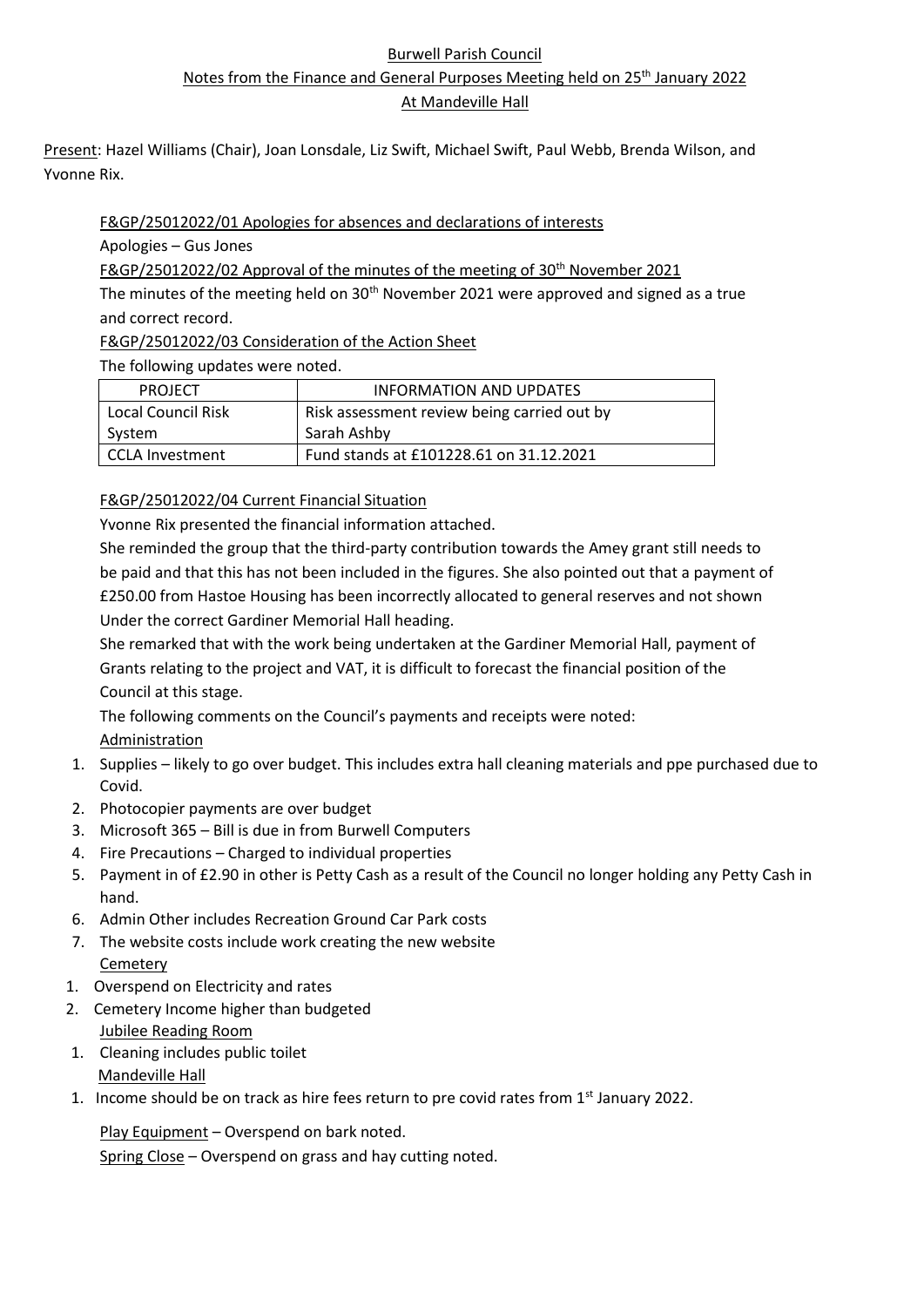Staffing – Keyholders Salaries – costs higher due to additional covid cleaning and changes to daily rates.

Yvonne Rix was thanked for her work compiling the documents.

F&GP/25012022/05 Updating Bank Signatories

Following the resignation of Robin Dyos as a Councillor, it was agreed to **recommend to Full Council that the bank mandate is changed removing Robin Dyos as a signatory and adding Paul Webb.**

F&GP/25012022/06 Acceptance of Internal Audit Fee

The Moore UK fee for carrying out this year's internal audit is £25.00 higher than last year at a Cost of £900.00 plus VAT. It was agreed that this is acceptable.

F&GP/25012022/07 Review of the following:

Charges and fees for hall hire, allotments, cemetery, sports facilities and lock up

**The Group recommends the following fees from 1.4.2022 to full council:**

**Allotments** – From October 2022 an increase from 20p per square metre to 23p per square metre and from October 2023 an increase from 23p to 25p per square metre.

#### **Mandeville Hall and Gardiner Memorial Hall**

Charges to remain the same.

Paul Webb asked for Council to consider allowing the free use of the halls if not required for fee paying organisations, to community beneficial groups which have no income. This was agreed to be acceptable but use by a group would need to be individually assessed.

**Lock Up**

Rent to remain the same at £200.00 per year.

#### **Sports Facilities**

It was noted that the clubs are about to merge to form Burwell United and that they have suggested paying an annual fee for the use of the facilities. Michael Swift and Paul Webb to consider possible charges and come back with recommendations.

The FA is willing to consider further grant applications from Burwell including for a all weather

pitch at the Recreation Ground.

## **Cemetery**

The following increases are recommended:

## **Part 1 - Interments (excluding fee for digging grave)**

For the interment granted:

a) of the body of a still-born child or of a child whose age at the time of death did not exceed 12 years **£90 to remain the same at £90.00** b) of the Person whose age at the time of death exceeded twelve years: Single grave to the depth of 5 **£310 increase to £330.00** Double grave to the depth of 7 ft **£310 increase to £330.00** c) For any interment at a depth exceeding 7 feet, for each additional foot, an additional:- **£120 increase to £140.00**  d) Re-opening of grave **£240 increase to £260.00** e) For the interment of cremated remains in a grave for which the exclusive rights have been issued **£140 increase to £160.00** f) For the interment of cremated remains in designated plot in the garden of Remembrance. **£140 increase to £160.00 Part 2 - Exclusive Rights of Burial in Earthen Graves** a) For the exclusive right of Burial for 50 years in an earthen grave 9ft. x 4ft. **£275 increase to £295.00** b) Exclusive right for a child's grave **£100 to remain at £100.00** c) For the exclusive right of burial for 50 years of cremated remains in earthen space 2 ft. x 2 ft. **£140 to increase to £160.00** d) As c) above for a double ashes plot **£220 to increase to £240.00**

## **Part 3 - Monuments, tablets & Monumental Inscriptions**